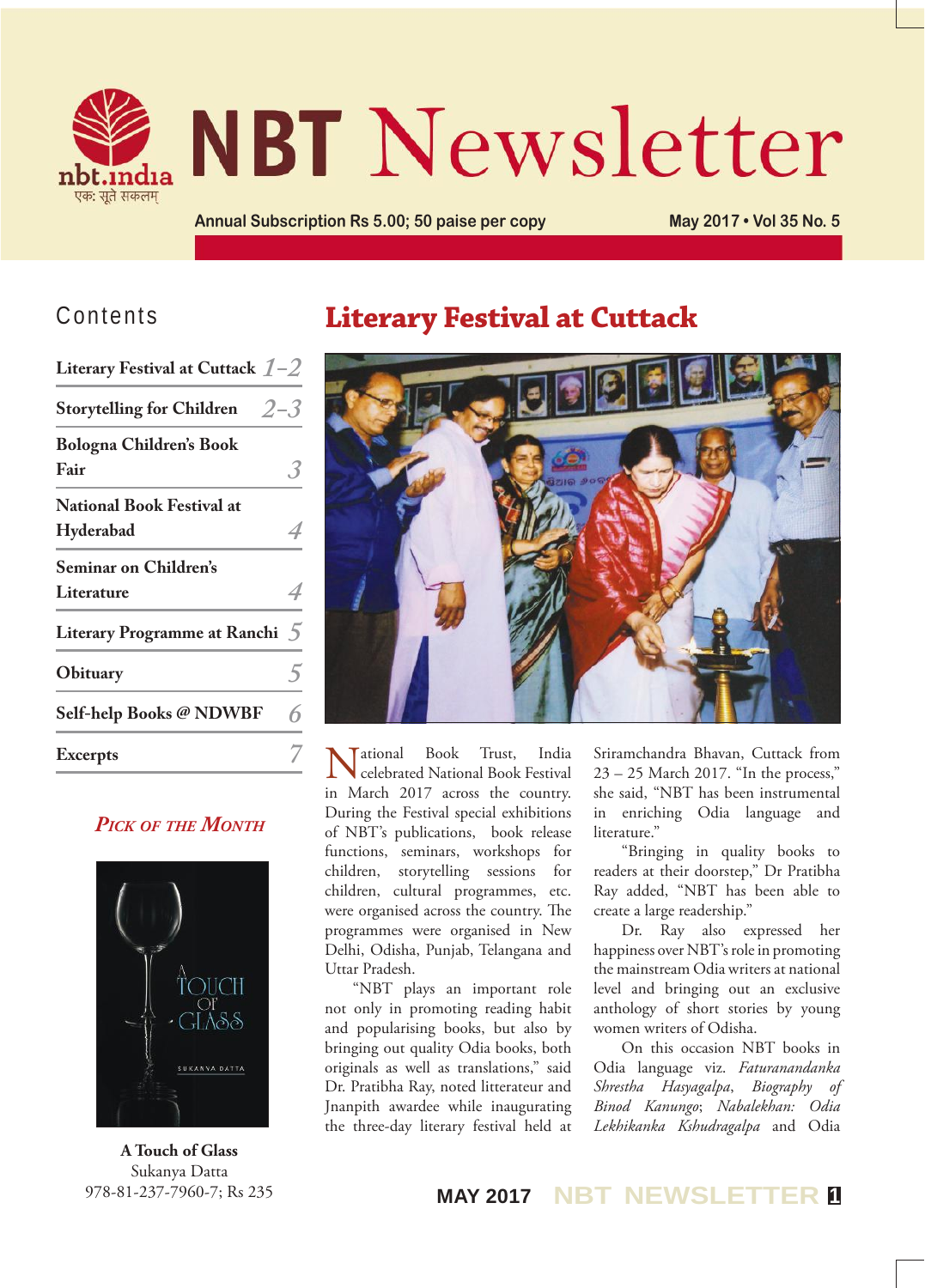



translation of *Nabalakhan: Bangla Galpa Sankalan* and *A Simple Life of Swami Vivekananda* were released.

Prof. Sanghamitra Mishra, the compiler of the *Nabalekhan: Odia Lekhikanka Kshudragalpa*; Dr. Dhaneswar Sahu, eminent educationist; Shri Jagabandhu Mishra, a prominent journalist and member of NBT's Odia Advisory Panel; Prof. Nityananda Swain, well-known writer also spoke on the occasion. Dr. Bijayananda Singh, President, Utkal Sahitya Samaj presided over the programme.

On the second day of the festival, a symposium on 'Odia Children's Literature: The Flight of Imagination' was held on 24th March 2017. Shri Nadia Behari Mohanty, Sahitya Academy awardee was the chief guest on the occasion. Noted writers in contemporary Odia children's literature including, Dr Sunamani Rout, Shri Manas Ranjan Samal, Smt Minakshi Devi, Smt Anasuya Nanda, Shri

Birendra Mohanty and Dr Govind Chandra Chand participated in the symposium. The speakers observed that imagination is the lifeline of the children's literature as it develops creativity in children. Dr Maheswar Mohanty, noted children's litterateur and Sahitya Akademi presided over the function. Shri Pradipta Kishore Mohanty, Programme Assistant, Cuttack BPC proposed the vote of thanks.

Four Odia translations of the NBT books for children including *From Pumpkins to Pickles*, *Aankho Dekhi, Rintu and His Compass* and *The Lost Ant* were released on the occasion.

On the concluding day, a symposium on 'Odia Lyric: A Quest for Musical Beauty' was held in collaboration with Odia Geetikabi Samaj, an organisation of Odia lyricists of the state. Prof. Santanu Kumar Acharya, an eminent Odia author was the chief guest on the occasion. The

other speakers on the occasion included well-known Odia writers including Shri Nanda Kishore Singh, Shri Goura Pattnaik, Dr Sricharan Mohanty, Shri Manoj Pattnaik among others. The speakers talked about the inherent music of Odia poetry and talked about rich poetic tradition of Odisha since ancient times.

The function was presided over by Shri Gourahari Dalei, President, Odia Geetikabi Samaj.

Members of Odia Geetikabi Samaj, Shri A Maheswar Rao, Shri Shekhar Ghosh, Sushree Deepti Dash, Shri Paramananda Sahu and Shri Sukant Pradhan presented some Odia lyrics with music. The function came to an end with a vote of thanks by Smt Sandhya Mitra of Odia Geetikabi Samaj.

The Festival was organised in collaboration with Utkal Sahitya Samaj. Dr Pramod Sar, Odia Editor, NBT coordinated the event.

## **Storytelling for Children**

As part of National Book Festival, National Book Trust, India organized a session on storytelling and creative writing for children at Pragati Maidan on 23 March 2017.

Shri Prakash Manu, well-known children's writer, and Ms Fouzia, well known storyteller, were the special guests on the occasion. During the programme they interacted with the children and shared their experience in storytelling and story writing.

Recalling his childhood days, Shri



Prakash Manu said, "He was fascinated towards books since his childhood and always looked for an opportunity to read books." "However," he said, "Unlike these days, books were not available easily. We could find only a few books with black & white illustrations in school library." He remarked that good reading habit which he developed in the childhood helped him become a writer.

Shri Prakash Manu appreciated that now a large number of books on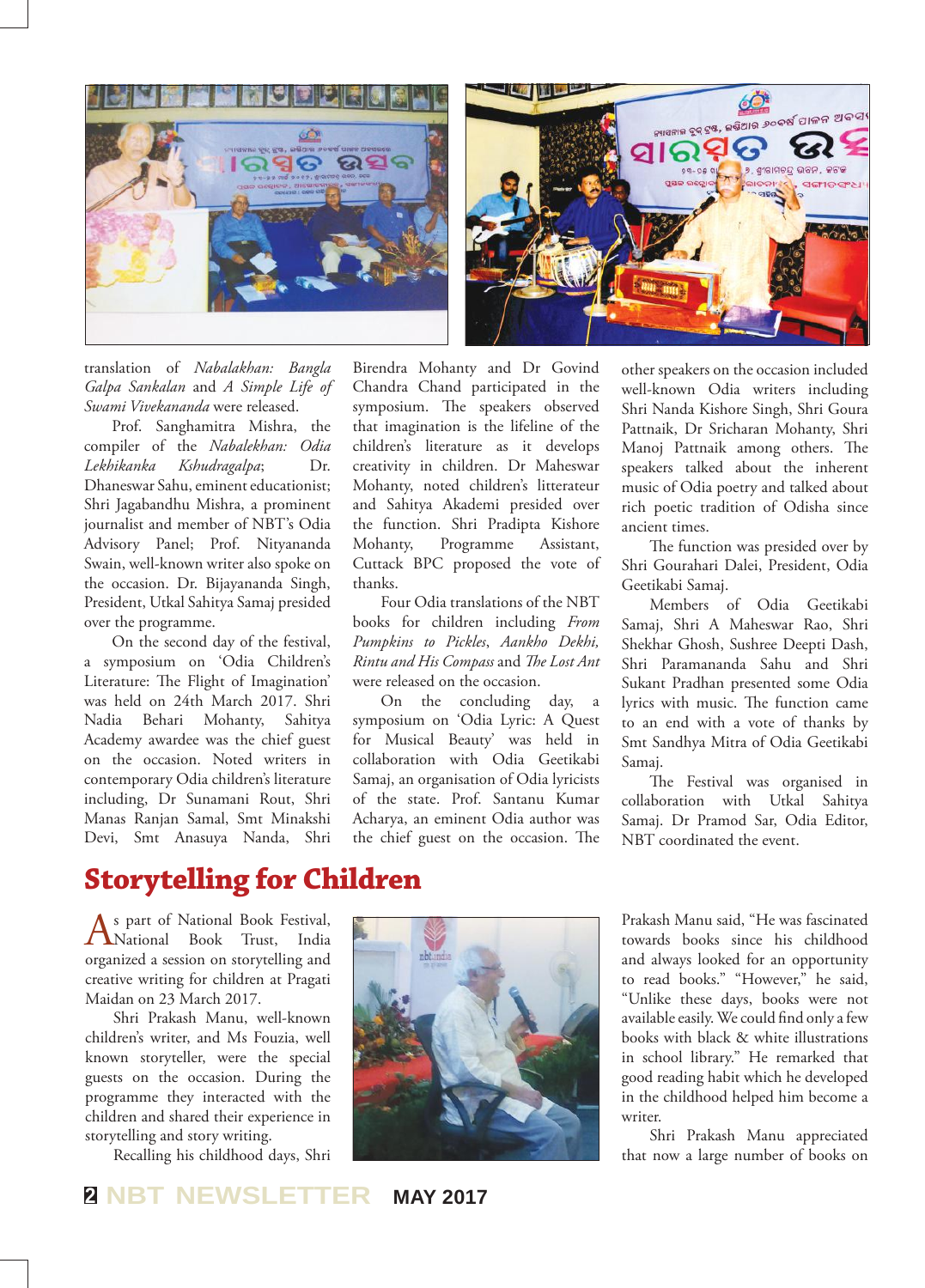wide range of topics in beautiful formats and colour illustrations are available for the young minds. He added that children must take advantage of this fact and read more and more books as reading helps in becoming a good writer. He also told children that they can create their own stories by observing people and situations around them.

Later, Ms Fouzia, the first woman Dastango of modern times, narrated a story titled 'Kajari Gayen Phisalpatti Par' to the children. The people present on the occasion were mesmerized by her performance of Dastangoi, an interesting form of storytelling which dates back to the 16th Century.





Sharing her experience as a storyteller she said, "To become a storyteller, one need not be a writer. One has to read a story over and over again to understand the characters of the story well and how they express themselves in different manner." She added that before presenting a story, the storyteller must read the story loudly at least four to five times.

More than 200 students from Kendriya Vidyalaya, Pitampura; Sarvodayay School,

Anand Vihar and from various NGOs participated in the event.

Shri Dwijendra Kumar, Dr Kamlesh Kumari and Ms Surekha Sachdeva, Editors at NBT coordinated the programme.

#### **Bologna Children's Book Fair**

Mational Book Trust, India<br>participated in the 54<sup>th</sup> edition of Bologna Children's Book Fair organised at Bologna, Italy, from 3 -6 April 2017.

The Fair provides platform to the publishing industry for B2B activities like the trade in copyrights, etc. The Fair also provides unique opportunity to the participants and the visitors to discover the latest developments in the sector, meet the leading illustrators and

authors and the winners of the most prestigious awards.

The Trust displayed over 150 select books in English and Hindi from various publishers across the country. The visitors including publishers at

the Fair showed keen interest and appreciated the books representing children's content of India. Publishers from USA and UK expressed their desire to buy NBT's Punjabi books; and rights of two NBT books titled *My Umma's Sari* and *Ravan* respectively.

This year, 1300 exhibitors from over 75 countries



participated in the Fair. Catalonia and the Balearic Islands, were the Guests of Honour at the Fair which have a long tradition of publishing books for children and young people since  $15<sup>th</sup>$ century.



Entitled 'Sharing a Future: Books in Catalan in Bologna 2017' and organised by the Institut Ramon Llull with the collaboration, the guest of honour presentation highlighted the quality of illustrations in Catalonia and the Balearic islands and a wide range of books in the Catalan language for children and young people.

The other highlights of the Fair were the Illustrators' Exhibition where the works

of 75 illustrators, from 26 different countries, representing diverse cultures, sensibilities and styles were displayed; Bologna Digital Media where international brands like Google and Amazon discussed about augmented

reality, creative technology and the new printing and digital services; a number of workshops, seminars and debates were organised in which noted publishers, authors, illustrators, and translators participated.

Shri Kamal Ahmed, Hindi Editor and Shri Samaresh Chatterjee, Senior Artist, represented NBT at the Fair.

#### **MAY 2017 NBT NEWSLETTER <sup>3</sup>**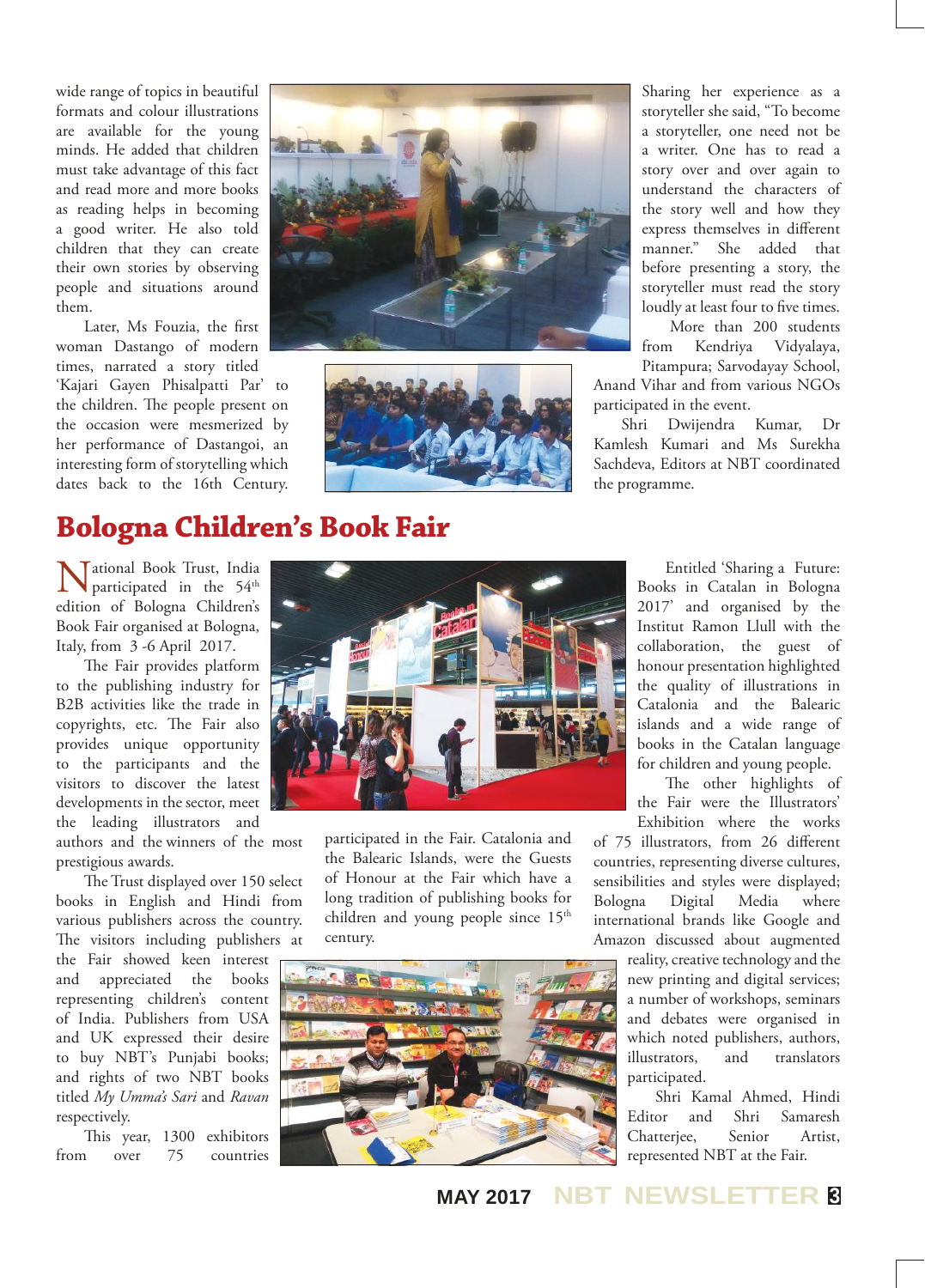#### **National Book Festival at Hyderabad**

 $\int_{\text{years of its foundation}}^{0}$  commemorate 60 National Book Trust, India in association with Dept. of Language and Culture, Govt. of Telangana organized several programmes during National Book Festival at Ravindra Bharathi, Saifabad, Hyderabad from 22-27 March, 2017.

Prof. N. Gopi, Sahitya Akademi awardee and Member, NBT Telugu Advisory Panel inaugurated

the Festival. He appreciated NBT's efforts in organizing special book exhibitions. He also suggested that such exhibitions may also be organised in every district and remote area of the state for fostering reading culture.

During the festival a number of



NBT books were released including *Navalekan Telugu Short Story Anthology, Jhoot Ka Thaila* and *Nanhe Kargosh Ki Buddhimani*. The special guests at the release functions included, Shri BS Ramulu, noted writer and Chairman, Telangana Commission for Backward

Classes; Shri D Prabhakar Rao, Chairman, Official Language Committee, Telangana; Dr B Sayanna, Director, State Resource Centre, Telangana and well-known authors like Sh. Jukanti Jagannatham, Dr Shajahana, Sh. Reddi Ragavaiah among others.

Besides, a workshop on book review for university students; essay and painting competitions for school

children were also organized. Over two hundred students from various schools and colleges participated in these events.

Dr. Pathipaka Mohan, Telugu Editor, NBT, coordinated the events organized during the Festival.

#### **Seminar on Children's Literature**

Tational Book Trust, India in collaboration with Kamla Nehru Women's College, Phagwara organized a seminar on children's literature at Phagwara, Punjab.

During the seminar, the panelists discussed about the different aspects of the children's literature and its status in contemporary times. They also spoke about the

need to bring out books reflecting the changes that the society is going through.

The speakers were also of the view that today children have many options for recreational activities, which is diminishing their interest in reading



books. They stressed on the need to bring children closer to books. They observed that parents can play an active role in inculcating the habit of reading amongst children.

Dr Kiran Walia, Principal, Kamla Nehru Women's College; Shri Darshan

Singh Asht, noted children's writer; Shri Anil Jaiswal, Associate Editor, *Nandan*; Ms Rashmi Khurana, former Assistant Station Director, AIR, Jalandhar; and wellknown litterateurs including Ms Renu Chauhan, Dr Kamlesh Bharti, Dr Preet Arora; Ms Rupika Bhanot and Shri Devendra Mewari, were the special guests on the occasion.

Two NBT books for children authored by Vishnu Prabhakar and Amar Goswami were also released on this occasion.

The programme was coordinated by Shri Pankaj Chaturvedi, Hindi Editor, NBT.

**Become a Member of NBT Book Club**



**Avail a Discount of 20% on NBT Publications**

**<sup>4</sup> NBT NEWSLETTER MAY 2017**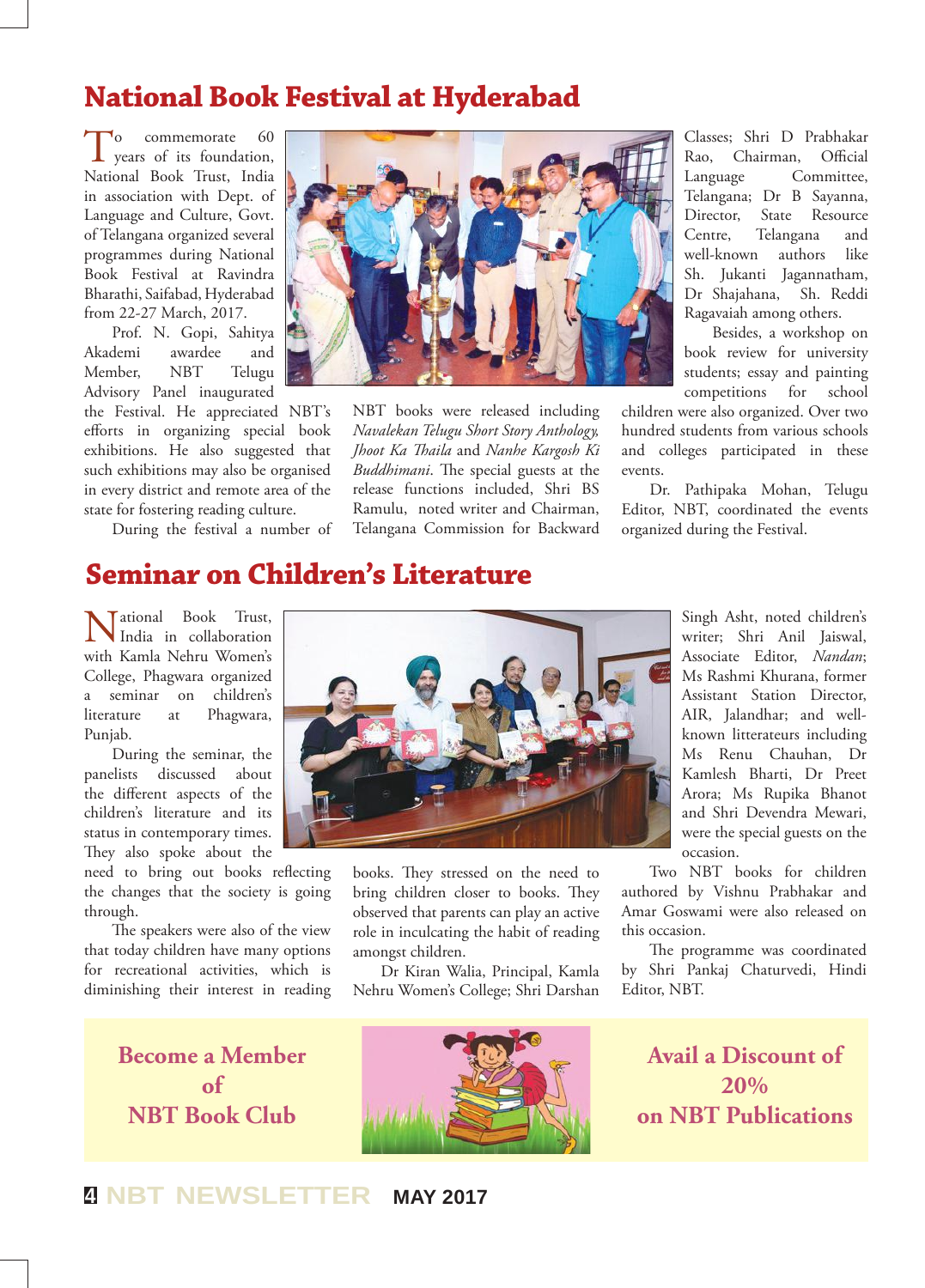# **Literary Programme at Ranchi**

National Book Trust, India organized a 2-day literary programme during Ranchi Book Fair from 6 to 7 March, 2017. The programme comprised of a discussion and a poets' meet.

The discussion titled 'Significant Role of Libraries in Developing Reading Culture' was organized on 6 March 2017. Dr Ramesh Kumar Pandey, Vice Chancellor,

Ranchi University was the chief guest on the occasion. He said that libraries play a significant role in creating readership, therefore more and more libraries should be established to promote reading culture.

## **Obituary**

Veteran anti-apartheid activist, Ahmed Kathrada passed away on 28 March 2017 after a brief illness. Born on August 21, 1929, to Indian immigrant parents in the small northwestern farming town of Schweizer-Reneke, also known as the City of Sunflowers, Kathrada was the fourth of six children. Owing to their Indian heritage and the policies of the time, Kathrada could not attend either the European or African schools in the area.

Beginning his political career at a very young age, Kathrada took part in many protests. At the age of 34, he was imprisoned for life along with fellow revolutionaries Nelson Mandela, Walter Sisulu, Govan Mbeki and seven other defendants. He spent 26 years and three months in prison, serving 18 of those years on Robben Island off the coast of Cape Town.

After his release from prison in 1989, he was elected as a member of parliament and served as parliamentary counsellor to President Mandela. In 1994, he was elected chairperson of the Robben Island Council. He was



Padam Shri Balbir Dutt presided over the discussion. He remarked that in recent times, there is a need to establish libraries in large numbers as with the development of new technologies, the youth is more inclined towards Internet and electronic media than reading books.

The other speakers on the occasion were Shri Shravan Kumar Goswami, Ms Mahua Maji, and Shri Ashok Priyadarshi, all well-known authors. Later, NBT's recent publication titled *Jo Khud Kasauti Ban Gaye*, authored by Shri Prakash Manu was released.

On 7<sup>th</sup> March 2017, a poets' meet was organized in which well-known poets

from across the state participated, including Sarvashri Kumar Brijendra, Praveen Parimal, Naresh Banka; Siyaram Jha 'Saras', Vijay Ranjan, Veena Srivastav; Sarika Bhushan and Rashmi Sharma.



awarded Isitwalandwe, the highest award bestowed by the ANC, and the Presidential Order for Meritorious Service; Class 1: Gold. He was made a Freeman of the City of Johannesburg.

His published books include *A Free Mind: Ahmed Kathrada's Notebook* from Robben Island, which is a collection of poetry, novels, songs, sayings and letters that Kathrada transcribed and kept while a prisoner on Robben Island; *Dear Ahmedbhai, Dear Zuleikhabehn* which

is a compilation of the beautiful letters sent between Rivonia trialist and political prisoner Ahmed Kathrada and Zuleikha Mayat, a self-described housewife, during apartheid's last decade among others.

Besides, he had authored the book, *No Bread for Mandela: Memoirs of Ahmed Kathrada*, published by the National Book Trust, India, which gives a vivid picture of Kathrada's lifelong battle for justice in South Africa.

Nelson Mandela wrote in his Foreword to this book: "Ahmed Kathrada has been so much part of my life over such a long period that it is inconceivable that I could allow him to write his memoirs without me contributing something, even if only through a breif foreword. Our stories have become so interwoven that the telling of one without the voice of the other being heard somewhere would have led to an incomplete narration."

"Delightful and often amusing anecdotes of the life of a very selfeffacing and yet deeply committed freedom fighter," wrote Archbishop Desmond Tutu.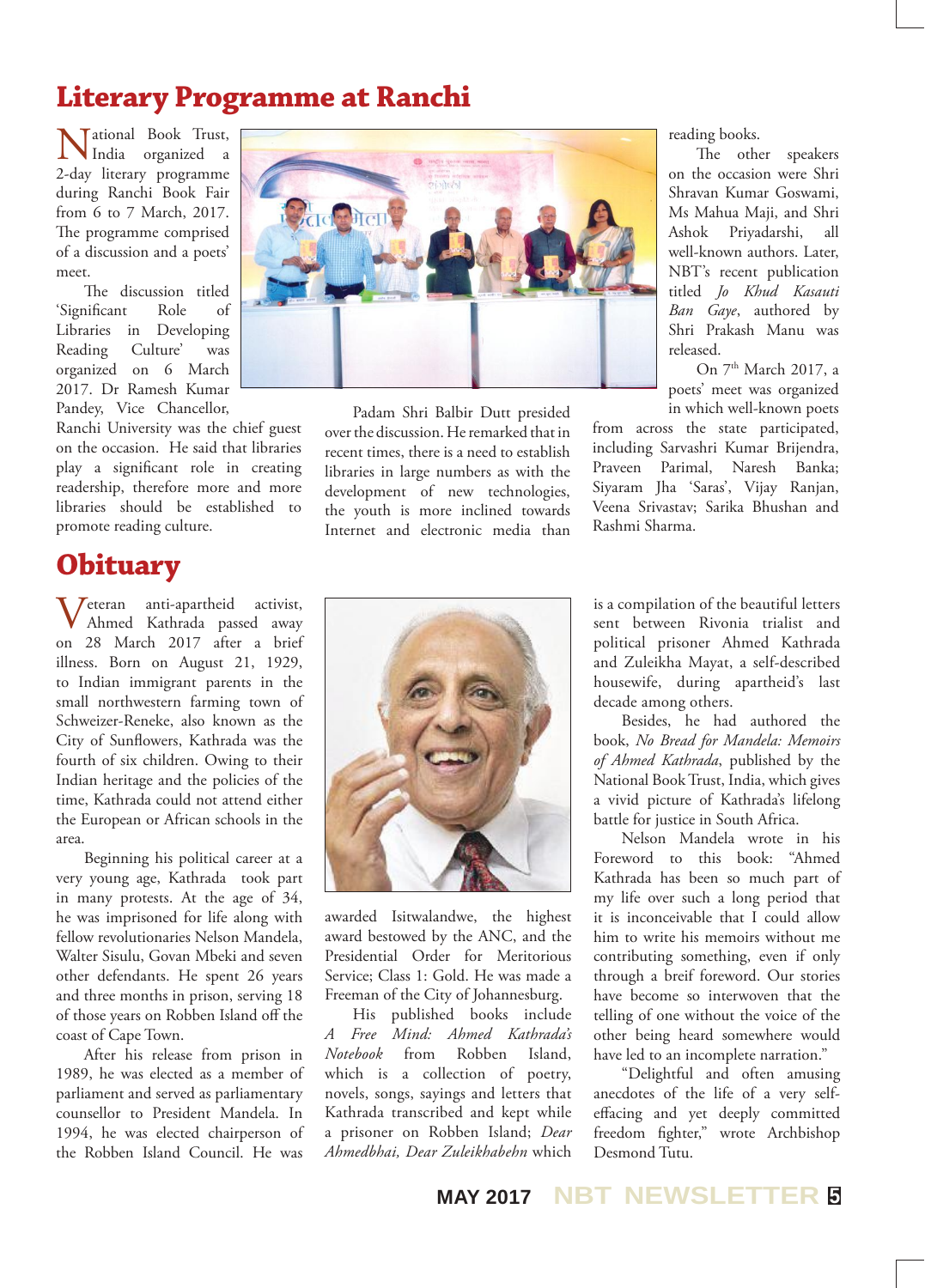# **Self-help Books @ NDWBF**

Excel Books whose motto is "Helping individuals make a greater amount of their lives through learning", two new books namely *The Ethical Compass* by Bansi Dhar Singh and Sanshipt Gita Gyan were released by the Chairman of the National Book Trust, Shri Baldeo Bhai Sharma in the presence of Director Rita Chowdury, Binny Goel and Rajiv Thakur (Jaipuria Institute of Management, Noida), at an event held at the New Delhi World Book Fair.

The book discusses the use of ethics in various walks of life and that it is the conscious choice of an individual to practice it. When human morals are degrading steadily nowadays, it is a very timely arrival, a treasure-box of wisdom from the older generation who has harnessed the knowledge of ethical and moral values to be inculcated in our day to day lives. The programme was organised by Excel Books at Author's Corner, Hall No. 18.

The authors of the book *Navigating the Maze*, Bharat Wakhlu, Savita Bhan Wakhlu, were in conversation with Brahmachari Purushottam and Saloni at an event organised by Sage Publishing, at Authors' Corner, at the Fair. The book is about living a meaningful life while achieving success. Focusing on three key ideas: Selfmastery, Interpersonal Excellence and the World of Work, the book introduces the right skills and capabilities in these three areas of life for professionals primed for fast-tracking success.

Using a non-jargon, no-nonsense approach, Bharat and Savita use their cumulative experience of over five decades in coaching and mentoring to help professionals navigate their way to success. A useful tool for leaders of businesses, professionals of all stages, the book contains anecdotes, stories, questions and answer to help the reader get an easy understanding of the concepts.



The authors stressed on the need for an individual to find time to reflect in solitude; many answers come to us from silence. All pain, fear and anger, is from within. It is crucial to know what is happening within oneself as it helps one to relate to what is happening around.

Fingerprint Publishing organised a discussion on 'Practical Wisdom— How to Lead through Satisfying Relationships' with Shubash Vilas, the author of the book *Open Eyed Meditations*. The book is a compilation of practical lessons of life from the stories of *Ramayana* and *Mahabharata*.

According to the author, we can maintain good and satisfying relationships in life by following a few small but vital steps in our day to day life. The first and foremost tenet to observe in any relationship is the line of respect. Once that line is crossed, the relationship starts breaking down. He cited the story of Krishna and Shishupala from *Mahabharata* as a point of reference. Regarding decisions that we take at every point of life, the author said, "it is imperative not to make decisions induced by extreme happiness, grief or fear because when we are emotional we cannot focus clearly and think logically at the same time."

Referring to the grief of Gandhari as an example, the author said that it led her to take two wrong decisions that brought even more grief into her life. Lack of communication or bad communication is one of the

key reasons that lead to breakdown of relationships. Communication is about speaking the same language as the need of the hour. It is important to first to connect and then communicate, added the author.

 $\prod_{\text{the}}$  an event organized by Sage<br>Publishing, Sameer Dua discussed his Publishing, Sameer Dua discussed his book, *Declaring Breakdowns*, while in conversation with Parag Aggarwal and Lt. General Sharma. The book provides a simple 6-step framework to actively create a future of one's choice and is about mastering the art and science of generating breakthroughs in each area of our lives. One should take control of one's future by taking correct decisions to bring about positive changes, says Sameer Dua. He reflected about the time when his wife walked out on him because she had reached the end of her patience.

On the other hand the author had not realized the disconnect that prevailed in the relationship. But instead of blaming the external cause that he could not handle, he took it upon himself to reform and repair the relationship by forming a 5 AM Club comprising of people who took decisions that completely transformed

the trajectory of their current life. Instead of playing the blame game, one should take responsibility for the betterment of their own life. Time is a fixed entity and we have to become aware of what matters and prioritize our commitments over time spent doing meaningless things that do nothing for things we care about.

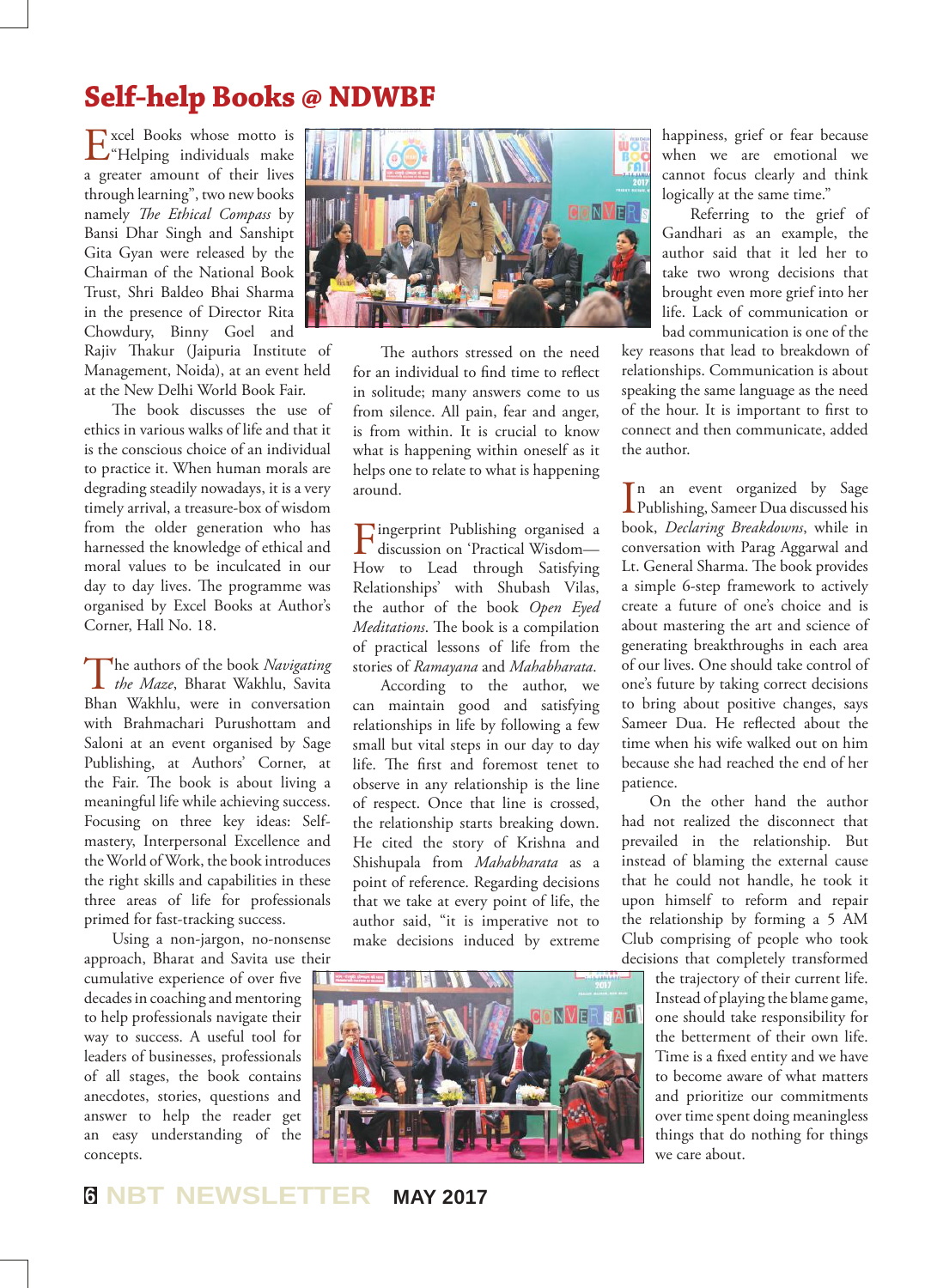#### **Excerpts**

NBT India has recently brought out the revised edition of *Nano: The Next Revolution*. The book under Popular Science series, written by Mohan Sundara Rajan, explains the basics of the new technology, its historical development and the ongoing advances, including the pioneering work done in India. Herein we reproduce an excerpt from the chapter 'Nanomaterials: Wonders Unlimited'. *- Editor*

The Indian Institute of Science, Bangalore is actively involved in the study of nanotechnology in its various departments. The Solid State and Structural Chemistry Unit of the Institute is engaged in research on semiconducting nanoparticles since the early 1990s. Researchers of the Unit have been able to control the size of nanoparticles and study their electronic and optical properties, as a function of the size of the nanoparticles.

The basic aim of the Unit is to study the fundamental processes through experiments. The researchers have prepared and controlled the size of cadmium sulphide, zinc sulphide, lead sulphide, cadmium selenide, zinc selenide and zinc oxide nanoparticles.

The size of the nanoparticles can be varied from 1.5 nm to 7 nm. The Unit has the distinction of being one of the first to report on the details of the electronic structure of nanoparticles. The detailed electronic structure has been elucidated.

A group in the Unit has been able to combine high-quality chemical synthesis and experimental skills with extensive theoretical investigations. The group has synthesised various doped nanoparticles by mixing the materials with cobalt, copper, manganese, etc. Doping has been found to yield useful electronic and optical properties.

The group uses a wide range of techniques based on transmission and scanning electron microscopes, low and wide angle X-ray diffraction, Raman and infrared spectroscopes.

Using photoelectron spectrometer, the researchers have studied the pattern of electronic structure in nanoparticles. The pattern is studied when the electrons are ejected under ultraviolet light or X-rays. The researchers could estimate and control not only the individual particle size but also the electronic structure of different materials. Based on their findings, the researchers alter the composition of their samples and evaluate the variation in size, shape and inter-particle separation distance in materials.

It is known from basic quantum mechanics that the energy level spacing or the band gap in materials increases as their dimension is reduced. There is no band gap in a metal between the conduction band and the valence band. In a semiconductor, (silicon) the electrons need enough energy to cross the band gap for electrical conduction. It is possible to 'tailor-make' materials with varying band gap as a function of size. The research is significant because electronic devices with different band gaps have different applications. For example, telecommunications need very low band gap in the infrared region; biological applications require fluorescence in the green region (avoiding the ultraviolet rays that may destroy biological molecules). Similarly,



**Nano: The Next Revolution** Mohan Sundara Rajan 978-81-237-7961-4 Rs 310

fluorescent displays in ultraviolet, visible and infrared need different band gap materials. Manipulation of the band gap of certain materials would make them suitable for use in solar cells.

Following the preparation and analysis of various nanoparticles, the group has demonstrated their utility in devices such as a photon (light) sensor based on cadmium sulphide. Basically they shine light on certain materials and get current. Research in this field is continuing. Some of the projects are aimed at preparation of high luminescent nanoparticles with different luminescence wavelengths, understanding the growth mechanisms of the nanoparticles and preparation of different shapes of nanoparticles such as spheres, rods and pyramids.

The Department of Physics of the Indian Institute of Science is also actively enagaged in the study of nanoscience. It reviews the structural, electronic, vibrational and mechanical properties of single-wall carbon nanotube bundles. Its studies and experiments have validated the predicted remarkable mechanical resilience of the nanotubes. The Department has also conducted studies using an atomic force microscope. The Metallurgy Division has done several experiments on nano-sized particles dispersed in a matrix, called nanoembedded materials or nanocomposites. They represent a new class of nanoscaled materials. It was found that the reduction of length scale and introduction of interfaces greatly influence the stability and transformation behaviour of metals. Many industrially useful processes have made use of this feature.

The Centre for Nano Science and Engineering (CeNSE) was established at the Indian Institute of Science, Bengaluru in 2010 to pursue interdisciplinary research across several disciplines with a focus on nanoscale systems. A state-of-the art nanofabrication facility is located at the centre.